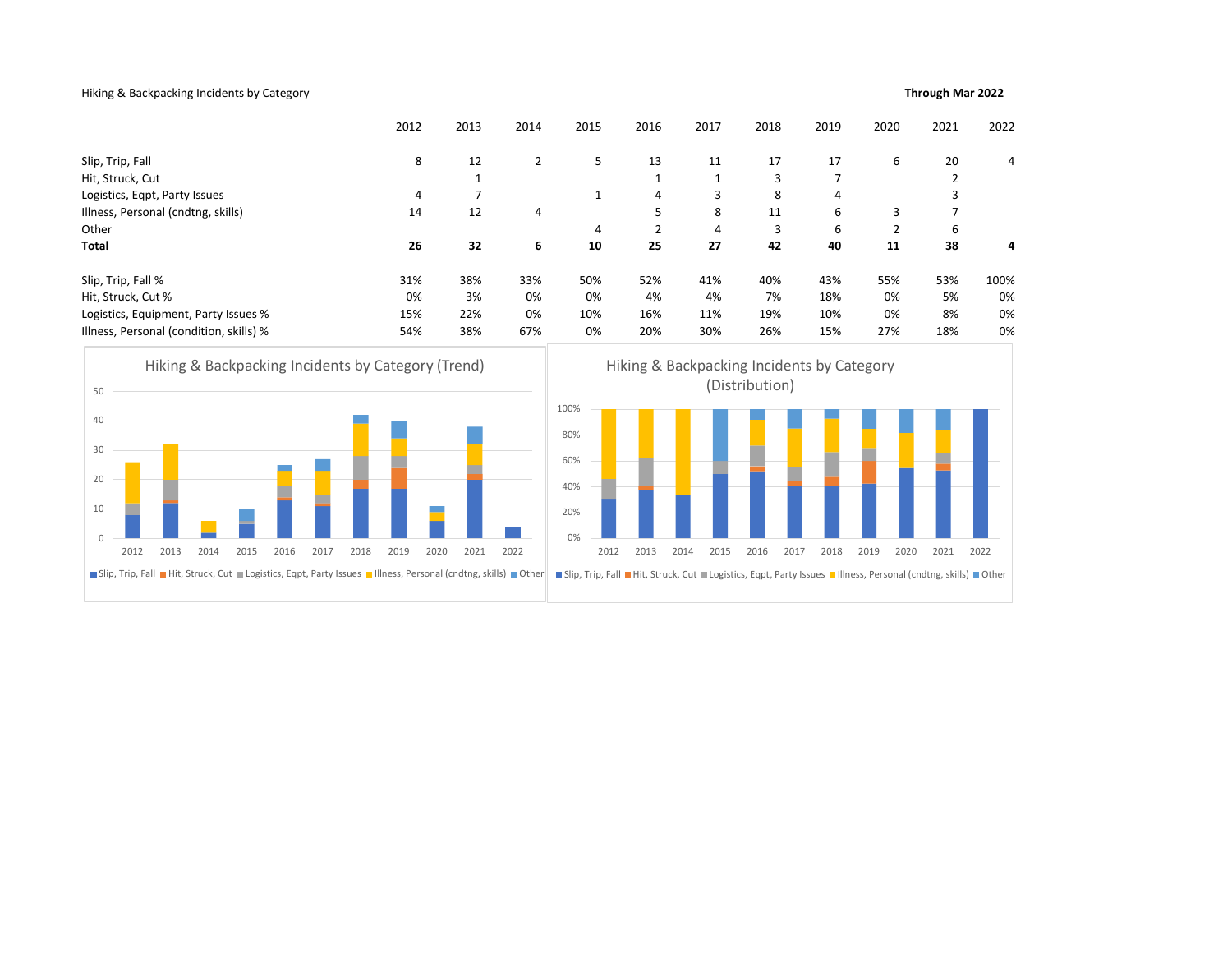# Hiking & Backpacking Incident Rates by Category and the Category Category Category Through Mar 2022

|                                                      | 2012         | 2013                           | 2014                     | 2015                               | 2016 | 2017         | 2018             | 2019 | 2020                     | 2021                           | 2022                     |
|------------------------------------------------------|--------------|--------------------------------|--------------------------|------------------------------------|------|--------------|------------------|------|--------------------------|--------------------------------|--------------------------|
| Slip, Trip, Fall                                     | $1.1$        | 1.6                            | 0.4                      | 1.0                                | 2.8  | 1.6          | 1.9              | 1.8  | 1.6                      | 2.4                            | 3.2                      |
| Hit, Struck, Cut                                     |              | 0.1                            |                          | $\overline{\phantom{a}}$           | 0.2  | 0.1          | 0.3              | 0.8  | $\overline{\phantom{a}}$ | 0.2                            |                          |
| Logistics, Eqpmt, Party Issues                       | 0.5          | 0.9                            | $\overline{\phantom{a}}$ | 0.2                                | 0.9  | 0.4          | 0.9              | 0.4  | $\overline{\phantom{0}}$ | 0.4                            |                          |
| Illness, Personal (cndtng, skills)                   | 1.9          | 1.6                            | 0.9                      | $\overline{\phantom{a}}$           | 1.1  | 1.2          | 1.2              | 0.6  | 0.8                      | 0.8                            |                          |
| Other                                                |              | $\overline{\phantom{a}}$       | $\blacksquare$           | 0.8                                | 0.4  | 0.6          | 0.3              | 0.6  | 0.5                      | 0.7                            | $\overline{\phantom{0}}$ |
| <b>Total</b>                                         | 3.5          | 4.2                            | 1.3                      | 2.1                                | 5.3  | 4.0          | 4.7              | 4.3  | 2.9                      | 4.5                            | 3.2                      |
| Slip, Trip, Fall                                     | 31%          | 38%                            | 33%                      | 50%                                | 52%  | 41%          | 40%              | 43%  | 55%                      | 53%                            | 100%                     |
| Hit, Struck, Cut                                     | 0%           | 3%                             | 0%                       | 0%                                 | 4%   | 4%           | 7%               | 18%  | 0%                       | 5%                             | 0%                       |
| Logistics, Eqpmt, Party Issues                       | 15%          | 22%                            | 0%                       | 10%                                | 16%  | 11%          | 19%              | 10%  | 0%                       | 8%                             | 0%                       |
| Illness, Personal (cndtng, skills)                   | 54%          | 38%                            | 67%                      | 0%                                 | 20%  | 30%          | 26%              | 15%  | 27%                      | 18%                            | 0%                       |
| Other                                                | 0%           | 0%                             | 0%                       | 40%                                | 8%   | 15%          | 7%               | 15%  | 18%                      | 16%                            | 0%                       |
| 6.0<br>5.0                                           |              |                                |                          | 100%<br>80%                        |      |              |                  |      |                          |                                |                          |
|                                                      |              |                                |                          |                                    |      |              |                  |      |                          |                                |                          |
| 4.0<br>3.0                                           |              |                                |                          | 60%                                |      |              |                  |      |                          |                                |                          |
| 2.0                                                  |              |                                |                          | 40%                                |      |              |                  |      |                          |                                |                          |
| $1.0$                                                |              |                                |                          | 20%<br>0%                          |      |              |                  |      |                          |                                |                          |
| 2013<br>2016<br>2017<br>2012<br>2014<br>2015<br>2018 | 2019<br>2020 | 2021                           | 2022                     | 2012                               | 2013 | 2015<br>2014 | 2016<br>2017     | 2018 | 2019<br>2020             | 2021                           | 2022                     |
| Hit, Struck, Cut<br>Slip, Trip, Fall                 |              | Logistics, Eqpmt, Party Issues |                          | Slip, Trip, Fall                   |      |              | Hit, Struck, Cut |      |                          | Logistics, Eqpmt, Party Issues |                          |
| Illness, Personal (cndtng, skills)<br>■ Other        |              |                                |                          | Illness, Personal (cndtng, skills) |      | Other        |                  |      |                          |                                |                          |
|                                                      |              |                                |                          |                                    |      |              |                  |      |                          |                                |                          |
|                                                      |              |                                |                          |                                    |      |              |                  |      |                          |                                |                          |



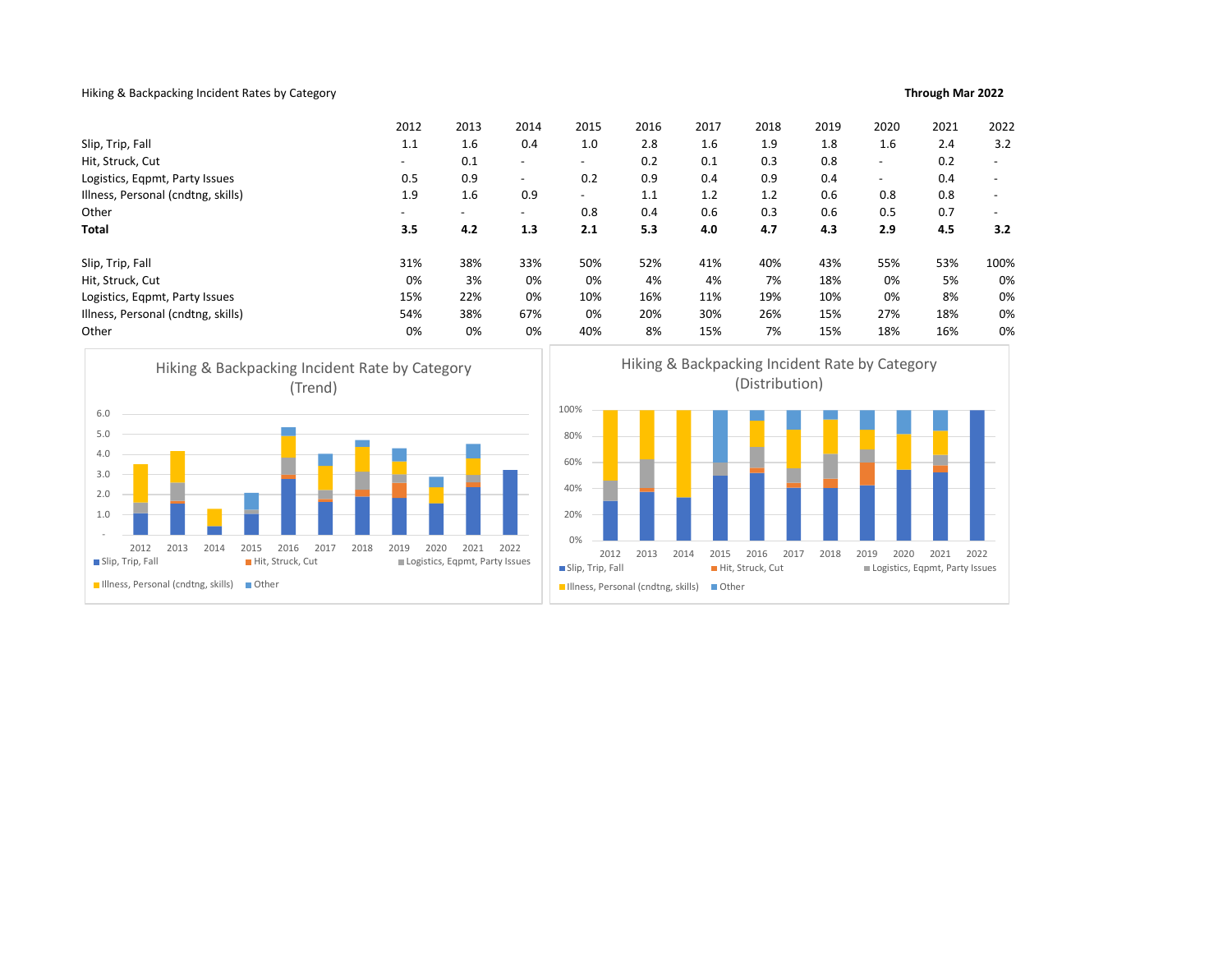# Hiking & Backpacking Incidents by Severity and the Severity of the Seventh Mar 2022 Through Mar 2022

|                                                                                                                                      | 2012         | 2013                       | 2014         | 2015                                                               | 2016           | 2017                                    | 2018 | 2019                     | 2020         | 2021               | 2022 |
|--------------------------------------------------------------------------------------------------------------------------------------|--------------|----------------------------|--------------|--------------------------------------------------------------------|----------------|-----------------------------------------|------|--------------------------|--------------|--------------------|------|
| CMS                                                                                                                                  | 5            | 4                          | $\mathbf{1}$ | $\mathbf{1}$                                                       | 3              | 0                                       | 5    | 3                        | 0            | 4                  | 3    |
| Minor                                                                                                                                | 21           | 28                         | 3            | 9                                                                  | 18             | 16                                      | 20   | 27                       | 6            | 23                 | 0    |
| Near Miss, Safe Concern                                                                                                              | 0            | 0                          | 0            | 0                                                                  | 4              | $\overline{7}$                          | 10   | 5                        | 5            | 10                 | 1    |
| Assistance Given                                                                                                                     | 0            | 0                          | 2            | $\mathbf 0$                                                        | 0              | 0                                       | 1    | $\overline{2}$           | 0            | $\mathbf 0$        | 0    |
| Information, Other                                                                                                                   | 0            | $\mathbf 0$                | 0            | 0                                                                  | 0              | 4                                       | 6    | 3                        | 0            | 1                  | 0    |
| <b>Total</b>                                                                                                                         | 26           | 32                         | 6            | 10                                                                 | 25             | 27                                      | 42   | 40                       | 11           | 38                 | 4    |
| CMS%                                                                                                                                 | 19%          | 13%                        | 17%          | 10%                                                                | 12%            | 0%                                      | 12%  | 8%                       | 0%           | 11%                | 75%  |
| Minor %                                                                                                                              | 81%          | 88%                        | 50%          | 90%                                                                | 72%            | 59%                                     | 48%  | 68%                      | 55%          | 61%                | 0%   |
| Near Miss, Safe Concern %                                                                                                            | 0%           | 0%                         | 0%           | 0%                                                                 | 16%            | 26%                                     | 24%  | 13%                      | 45%          | 26%                | 25%  |
| <b>Assistance Given %</b>                                                                                                            | 0%           | 0%                         | 33%          | 0%                                                                 | 0%             | 0%                                      | 2%   | 5%                       | 0%           | 0%                 | 0%   |
| Information, Other %                                                                                                                 | 0%           | 0%                         | 0%           | 0%                                                                 | 0%             | 15%                                     | 14%  | 8%                       | 0%           | 3%                 | 0%   |
| 35<br>30<br>25<br>20<br>15<br>10<br>5<br>$\mathbf{0}$                                                                                |              |                            |              | 80%<br>70%<br>60%<br>50%<br>40%<br>30%<br>20%<br>10%<br>0%<br>2012 | 2013           |                                         | 2016 |                          |              | 2021               |      |
| 2012<br>2013<br>2014<br>2015<br>2016<br>2017<br>2018<br>Near Miss, Safe Concern <b>B</b> Assistance Given<br>$\Box$ CMS<br>$M$ Minor | 2019<br>2020 | 2021<br>Information, Other | 2022         | CMS                                                                | <b>■</b> Minor | 2014<br>2015<br>Near Miss, Safe Concern | 2017 | 2018<br>Assistance Given | 2019<br>2020 | Information, Other | 2022 |
|                                                                                                                                      |              |                            |              |                                                                    |                |                                         |      |                          |              |                    |      |